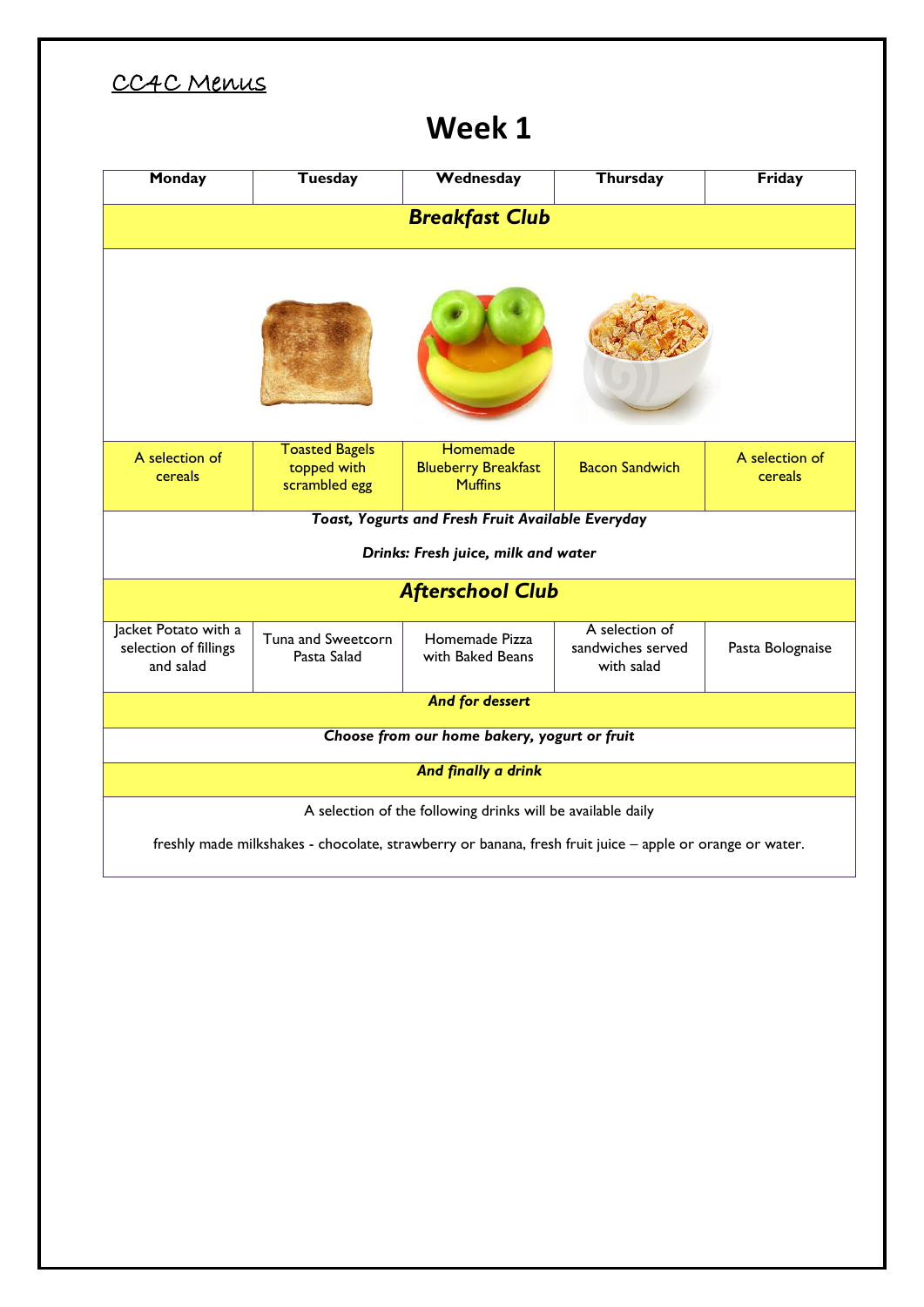## **Week 2**

| <b>Monday</b>                                                                                                                                                           | <b>Tuesday</b>                                       | Wednesday                                                                 | Thursday                                          | Friday                                    |  |  |  |  |
|-------------------------------------------------------------------------------------------------------------------------------------------------------------------------|------------------------------------------------------|---------------------------------------------------------------------------|---------------------------------------------------|-------------------------------------------|--|--|--|--|
| <b>Breakfast Club</b>                                                                                                                                                   |                                                      |                                                                           |                                                   |                                           |  |  |  |  |
|                                                                                                                                                                         |                                                      |                                                                           |                                                   |                                           |  |  |  |  |
| A selection of<br>cereals                                                                                                                                               | <b>Boiled Eggs and</b><br><b>Soldiers</b>            | A Homemade<br><b>Granola Square</b>                                       | <b>Beans on Toast</b>                             | A selection of<br>cereals                 |  |  |  |  |
| Toast, Yogurts and Fresh Fruit Available Everyday<br>Drinks: Fresh juice, milk and water                                                                                |                                                      |                                                                           |                                                   |                                           |  |  |  |  |
|                                                                                                                                                                         | <b>Afterschool Club</b>                              |                                                                           |                                                   |                                           |  |  |  |  |
| Homemade Soup<br>and a Sandwich                                                                                                                                         | Humous with Pitta<br>and Vegetable<br><b>Dippers</b> | Pasta served with a<br>homemade tomato<br>sauce and topped<br>with cheese | A selection of<br>sandwiches served<br>with salad | Homemade Beef<br>Stew and Crusty<br>Bread |  |  |  |  |
| And for dessert                                                                                                                                                         |                                                      |                                                                           |                                                   |                                           |  |  |  |  |
| Choose from our home bakery, yogurt or fruit                                                                                                                            |                                                      |                                                                           |                                                   |                                           |  |  |  |  |
| And finally a drink                                                                                                                                                     |                                                      |                                                                           |                                                   |                                           |  |  |  |  |
| A selection of the following drinks will be available daily<br>freshly made milkshakes - chocolate, strawberry or banana, fresh fruit juice - apple or orange or water. |                                                      |                                                                           |                                                   |                                           |  |  |  |  |